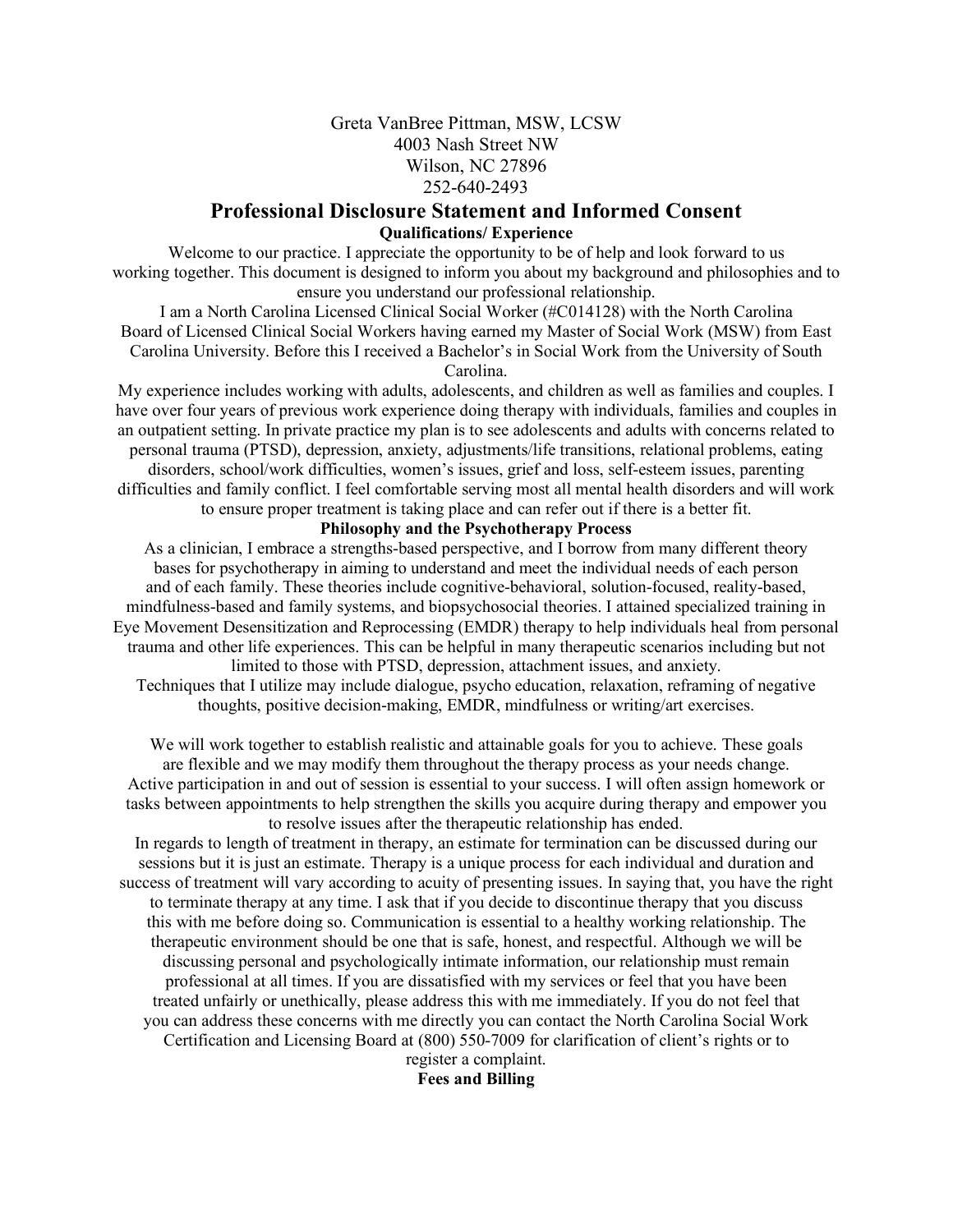Individual counseling sessions will be billed at \$150 per 60-minute session. See information below for further billing rates. Any additional

services (consultations with attorneys, psychological reports, letters, and phone calls lasting more than 15 minutes) will be prorated at the hourly rate. Cash and personal check are acceptable methods of payment. Fees are due at the time of service, including co-payment for third party reimbursement. Claims will be filed for in-network benefits; however, filing out of network benefits will be the sole responsibility of the client.

In order to file claims with your insurance I am required to provide a diagnosis. Not all diagnoses are covered under insurance and when a diagnosis is given it becomes part of your health records. Please be advised that when you file with insurance you may be placing yourself at risk of being

diagnosed with a preexisting condition. This may present challenges for future healthcare coverage.

A 24 hour notice must be given for cancellation or rescheduling appointments. A \$75.00 fee will be assessed for any missed appointment without proper notice. There is a \$30.00 processing fee for returned checks.

#### **Records and Confidentiality**

Information about you will not be disclosed without your prior knowledge and written consent. However, some limitations to this confidentiality do exist:

1. **Threat to yourself or others.** If you inform me that you intend to inflict harm upon yourself or others I am required by law to take actions necessary to prevent harm to any involved party. This includes the obligation to warn any person who may be placed in imminent danger by your actions.

2. **If mandated by court of law**. If you are involved in any court/ legal proceedings I may be subpoenaed to testify regardless of your consent. If required to appear in court there will be an hourly consultation fee for your therapist's time.

3. **Abuse**. If I am made aware of potential or actual occurrence of abuse or neglect I will be required to report this to the Department of Social Services.

4. **Insurance claims**- information about your treatment and diagnosis may be shared with your insurance company in order to pay claims.

5. **Supervision**. This counselor has a policy of supervision to help guarantee quality of service to you. Consequently, your case may be discussed with other counselors in supervisory group. Confidentiality is maintained by not disclosing any

identifying information.

# **6. Therapist has sole access to client records only. No other entity outside office staff has access to client information.**

### **Consent for Treatment**

I acknowledge that I have received and read the above in its entirety.

 I am informed about the policy regarding confidentiality of information I may disclose during counseling and the limits of that confidentiality.

 I understand that no promises have been made to me as to the results of treatment provided by this therapist.

I am aware that I may stop treatment with this therapist at any time.

 I understand that I will be charged based on the amount of time with my therapist and that I am responsible for payment at the time services are rendered. I understand that if payment for services is not made, the therapist may stop my treatment and my bill will be sent to a collection agency.

I know that I must give 24 hours notice before canceling or rescheduling

appointments to avoid being charged.

I understand that whatever I discuss in treatment will be kept confidential with the